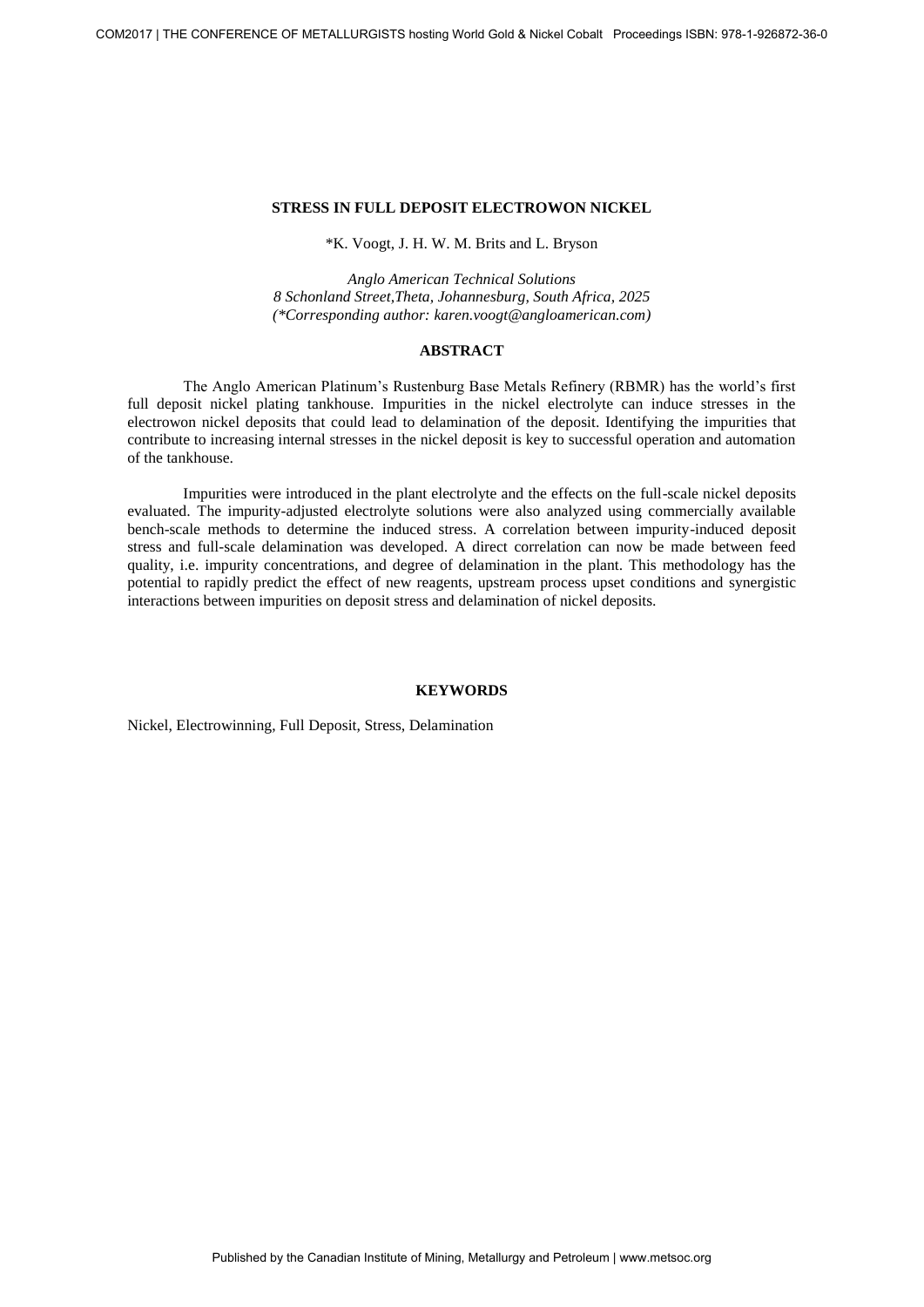# **INTRODUCTION**

Nickel electrowinning in sulphate media was first pioneered by Outokumpu in its Harjavalta refinery in 1960 (Saarinen and Seilo, 1985). The original process was very manual with starter sheets plated onto "acid resistant" steel for 36 hours and then manually stripped and cut into sheets which could be inserted into the main production cells for a further 4–5 days. The starter sheet stripping and manufacture process was later automated. The same technology was subsequently implemented on a number of plants around the world. Anglo American Platinum's Base Metal Refinery (BMR) began nickel electrowinning in the early 1980's.

The recent expansion of Anglo American Platinum's Base Metals Refinery necessitated the construction of a new nickel tankhouse to achieve two primary objectives. The first to increase the capacity to 32 400 tpa nickel and the second to reduce employee occupational exposure to nickel aerosols. The new tankhouse has been commissioned and is in the process of ramp-up; more details are given by Hagemann et al. (2016). Fundamental to lowering employee exposure to aerosols was automating both harvesting and final handling of cathode. In order to accomplish this a bold move was taken to plate up to 10 days on permanent titanium blanks which are harvested by automatic crane and automatically stripped. The original development work for the plating nickel on titanium blanks over a ten day cycle is given by Bryson et al. (2006).

During the development work little consideration was given to the relationship between the nickel deposits residual stress developed during deposition and the roughness of the prepared titanium blanks. Bryson et al. (2006) showed that roughness preparation alone could not sustain adherence of full-scale cathode for periods longer than 6 days and anchor points were drilled through the titanium cathode to allow growth between the two metal deposits on either side of the blank.

Nevertheless the relationship is important since the ability for the nickel deposit to adhere to the titanium substrate for the duration of the deposition cycle depends on the competition between the residual stress and the roughness providing sufficient anchor points for the nickel deposit to adhere to. Obviously the substrate could not be infinitely rough as then stripping the deposit would be impossible. Interesting work by Gendron and Ettel (1975) defined an exfoliation index in an attempt to map a region where deposits of nickel will adhere to or delaminate from a substrate under a specific set of conditions.

A substantial amount of work has also been published regarding the effect of impurities in nickel solutions on deposit morphology and stress. Holm and O'Keefe (2000) have evaluated the effects of pH, temperature and nickel ion concentration. Kittelty and Nicol (2001) also conducted a similar study evaluating the same parameters, however, including the effects of sodium sulphate. Kittelty and Nicol (2003) went on to investigate the impact of various organics used for solvent extraction as well as various metal cations: aluminium, chrome, copper, iron, manganese and zinc. Recently, Freire et al. (2017) examined the impact of various organic additives on the cyclic voltametric response as well as resultant deposit morphologies. It should be noted that most of these tests were conducted on bench-scale apparatus and hence do not assist in answering questions regarding the impact on the actual stresses developed over commercial scale cathodes over a complete deposition cycle. CONSERVATIVE CONFERENCE OF METALLURGISTS hosting work Gold River Cobalt Proceedings in the Heirard Cobalt Proceedings ISBN: 978-1-926872-26-0 Published and the Canadian Institute of Minister and Sales Proceedings ISBN: 97

The work presented in this paper attempts to combine the methodology of defining an exfoliation index as defined by Gendron and Ettel (1975) by performing testwork on Anglo American Platinum's nickel tankhouse. Impurities were manually introduced into the BMR nickel tankhouse feed solutions and the effect thereof on delamination followed. The nickel tankhouse uses cathode bags to control the pH around the cathode at the required level. This configuration allows the catholyte in each cathode bag to be dosed individually without it affecting the rest of the cathodes in the cell. The positive head in each cathode bag result in a net outflow of electrolyte from each bag thereby making the background catholyte around each cathode fairly unique to that cathode.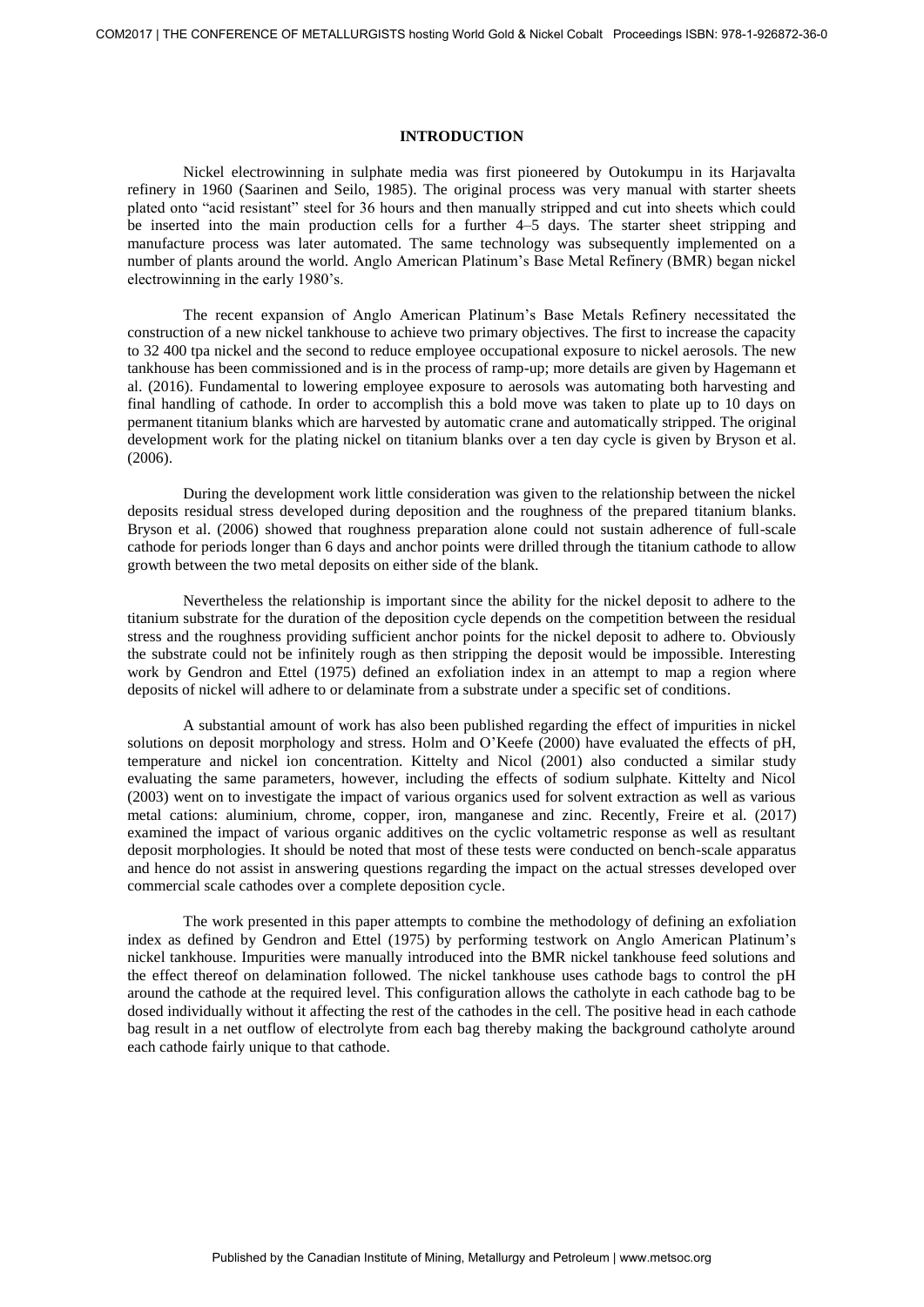### **EXPERIMENTAL**

The nickel deposit needs to adhere to the blank during the plating cycle without delamination but should be easy to strip off at harvesting. The titanium blanks needs to be rough enough to counteract the tensile stress in the nickel deposit that promotes delamination. The Gendron and Ettel (1975) exfoliation index visually demonstrates the area for safe plating. The patent does state, however, that the exfoliation index must be determined empirically for each different thickness or area of deposit. Although the patent describes the use of a spiral contractometer to measure the deposit stress a second method, the bent strip method, was found to be used in the electro-forming and -plating industry. The bent strip and spiral contractometer in use are shown in Figure 1 (a) and (b), respectively.



Figure 1. The bent strip (a) and the spiral contractometer (b).

Two approaches were followed in the experimental section of this work. In the first instance stock solutions of the impurities: selenium as  $Na_2SeO_3$  and  $Na_2SeO_4$ ,  $FC1100$ , copper as  $CuSO_4$ , cobalt as  $CoSO_4$ and zinc as  $ZnSO<sub>4</sub>$  were prepared and pumped into selected cathode bags at 1% of the flowrate of the nickel electrowinning feed solution for the full harvest cycle. Freshly sandblasted titanium blanks with a known surface roughness, Ra, of between 9 and 13 µm, were inserted into the selected test positions for each test. During the harvest cycle the feed and catholyte were sampled daily. The cathodes and cells were measured for current, flowrate, temperature and sampled during the harvest cycles to ensure normal process conditions were maintained. Delamination of the cathodes was an important parameter to validate in this study and cathodes were checked daily for signs of delamination. Once a cathode delaminated it was pulled, stripped and returned for further plating into the same bag at the same conditions thereby providing additional data. After harvesting the catholyte in each cathode bag was sampled for subsequent testing with the spiral contractometer and/or the bent strip. In the second instance synthetic solutions matching the catholyte in the bags were prepared from reagents and the  $Na<sub>2</sub>SO<sub>4</sub>$  concentration varied. The synthetic catholyte solution was made to match the catholyte solutions collected from the plant and its composition shown in Table 1. COM2017 | The COMPERENCE OF METALLURGISTS hearing work disk this column content of Minimal Computer in the Canadian Computer in the Canadian Computer in the Canadian Institute of Minimal Computer ISBN: 978-1-926872-36-0 P

Table 1. Synthetic electrolyte composition for  $Na<sub>2</sub>SO<sub>4</sub>$  tests.

| Component                             | Concentration            |
|---------------------------------------|--------------------------|
| Ni (g/L)                              | 63                       |
| $H_3BO_3(g/L)$                        | 11                       |
| Na <sub>2</sub> SO <sub>4</sub> (g/L) | 0, 40, 80, 120, 170, 220 |
| pΗ                                    | 35                       |
|                                       |                          |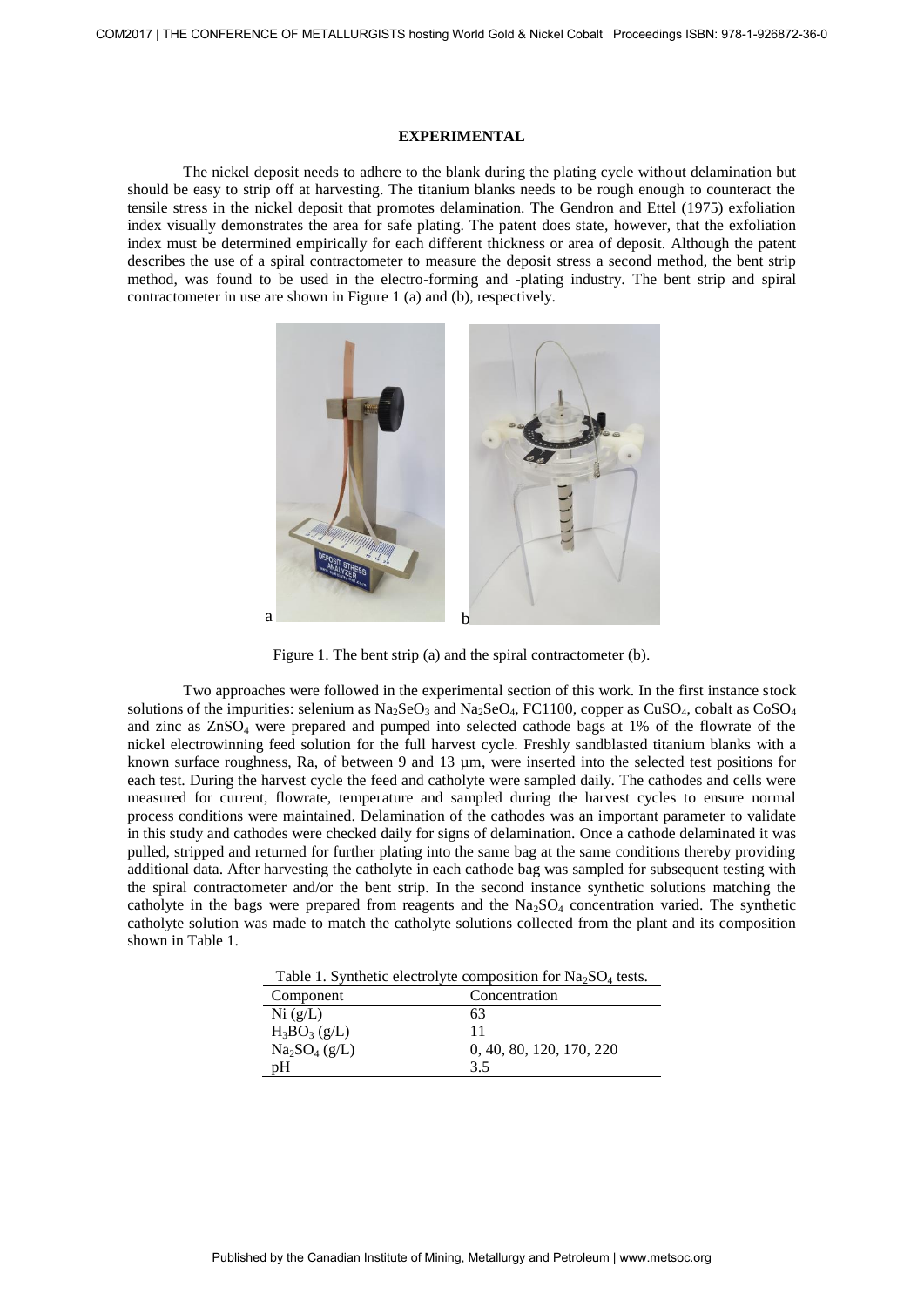The conditions for the spiral contractometer and bent strip tests were selected to match the plant's conditions. An electrolyte temperature of  $60^{\circ}$ C and current density of 220 A.m<sup>-2</sup> were used throughout. A BK Precision model 1696 direct current power supply was used in all tests.

Copper-iron alloy (PN 1194 test strips from Speciality Testing and Development) was used in all the bent strip tests. The test strips were weighed to four decimal places, cleaned by dipping in ethanol at 40°C for 1 minute and allowed to air dry before use. The test strip was clamped to a bar and placed into the test beaker and allowed to equilibrate to the electrolyte temperature for 30 seconds before the current was started for the predetermined time. All tests were conducted to plate to a deposit thickness of approximately 2.7 µm (approximately 6 minutes). Bent strip tests were conducted in triplicate.

The spiral contractometer and stainless steel helix (Material Testing Technology) was used to conduct all spiral contractometer tests. The helices were weighed to four decimal places before use, rinsed in ethanol at 40°C and allowed to air dry before use. The helix was then mounted on the contractometer, calibrated as per the manufacturer's recommendations, placed in the electrolyte and allowed to equilibrate to temperature for approximately 1 minute before the current was started for the predetermined time. All tests were conducted to plate to a deposit thickness of approximately 12.7 µm (approximately 28 minutes). Most spiral contractometer tests were conducted only once with selected tests conducted twice due to a limited number of helices available and the limited lifetime of the inside non-conductive coating that deteriorated with each test under the experimental conditions used. Contractometer results were corrected, according to the instrument's manual, for the large difference between Young's modulus of elasticity for the substrate and the coating.

#### **RESULTS AND DISCUSSION**

Two main commercial methods exist to determine the stress in metallic deposits namely the spiral contractometer and the bent strip method. Both these methods were used for comparative purposes. Catholyte samples collected from the tests conducted on the plant where impurities were dosed into the cathode bags with feed were used to conduct the bench-scale stress tests, the results of which are discussed below.

## **Sodium Sulphate**

The Base Metal Refinery process treats sulphide smelter products with sulphuric acid. This result in process solutions throughout the plant containing a background of  $Na<sub>2</sub>SO<sub>4</sub>$ . The conductivity of the electrolyte is enhanced by the background of  $Na_2SO_4$  and improves current efficiency. However, should the Na<sub>2</sub>SO<sub>4</sub> concentration be too high it negatively impacts mass transport. Kittelty and Nicol (2001) found that nickel deposit strain increased 21% at low (0 g/L) and 59% at high (160 g/L) concentrations of Na<sub>2</sub>SO<sub>4</sub> from a minimum at around 80 g/L. The target for  $Na<sub>2</sub>SO<sub>4</sub>$  in the BMR nickel electrowinning feed is 120 g/L which is on the upper end of the range investigated by Kittelty and Nicol. This raised questions around the role and impact of  $Na<sub>2</sub>SO<sub>4</sub>$  concentration on deposit stress.

The solubility limits of  $Na<sub>2</sub>SO<sub>4</sub>$  at room temperature prevented the addition of high concentrations thereof in low volumes to cathode bags. Concentrations of  $Na<sub>2</sub>SO<sub>4</sub>$  lower than the concentration already in the feed could not be tested in the plant either, making synthetic electrolyte solutions with varied  $Na_2SO_4$ concentrations the only option to test stress over a wider range of  $Na<sub>2</sub>SO<sub>4</sub>$  concentrations. The deposit stress results (Figure 2) determined by the bent strip show a similar trend and minimum to that of Kittely and Nicol (2001). In this study, however, the stress at 0  $g/L$  Na<sub>2</sub>SO<sub>4</sub> is 40% higher than at the minimum at 80 g/L and it increases by 34% from the minimum at 170 g/L. The greater number of data points tested provide more resolution around the minimum and suggests a gradual increase in stress around the minimum rather than a steep increase with the change in  $Na<sub>2</sub>SO<sub>4</sub>$  concentration. This result highlights which parameters are important in the management of stress in the nickel tankhouse in terms of feed quality. The results, however, only speaks to deposit stress and not morphology; as well as failing to emulate the effects of any interactions of other species with  $Na<sub>2</sub>SO<sub>4</sub>$  on these same properties. The COM2017 | The COMERERE OF METALLURGISTS hosting Work Gold Mining Gold and The Conference of the Nickel Cobalt Proceedings ISBN: 978-1-926872-36-0 Published by the Canadian Institute of Mining Conference of Mining Conferen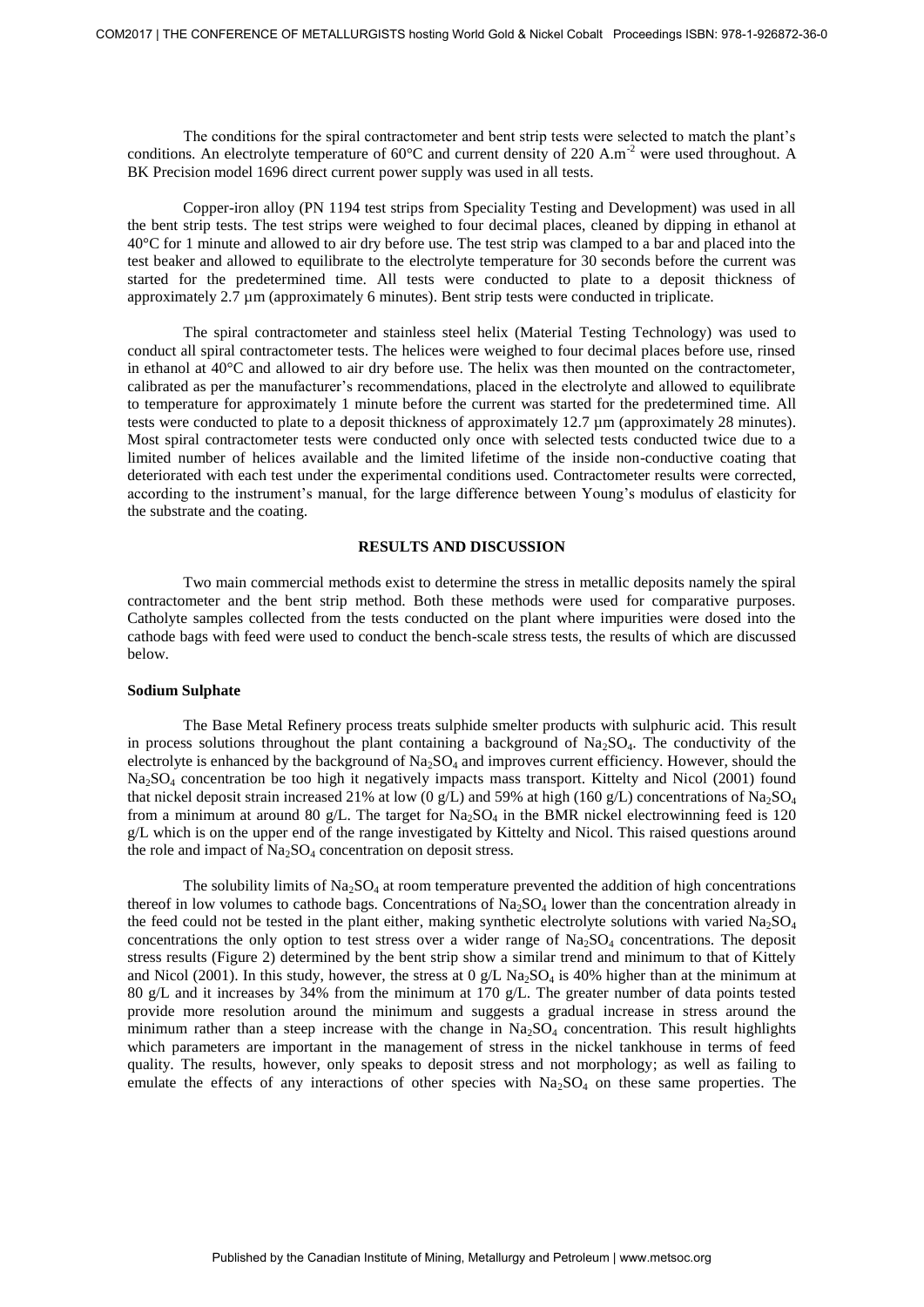synthetic solution results correspond well with a plant catholyte reference that contains 177 g/L Na<sub>2</sub>SO<sub>4</sub> confirming that the bent strip methodology can be directly applied to plant solutions.



Figure 2. The effect of  $Na<sub>2</sub>SO<sub>4</sub>$  on nickel deposit stress as determined by the bent strip.

### **Copper, Cobalt and Zinc**

Other metallic impurities present in the BMR electrolyte feed such as Cu, Co and Zn were also tested under typical plant and slightly higher concentrations to determine their impact on deposit stress. Kittelty and Nicol (2003) investigated the effect of Cu, Co and Zn at 20 mg/L and found that the addition of Cu increased the strain by approximately 60% over the strain induced by Co and Zn. The bent strip results for the three metallic impurities performed over a wider range, shown in Figure 3, indicate little or no impact on deposit stress measured and no significant difference between Cu and the other two metallic impurities. There was also no delamination observed on the plant for any of the concentrations of metallic impurities tested.



Figure 3. The effect of Zn, Co and Cu on nickel deposit stress as determined by the bent strip.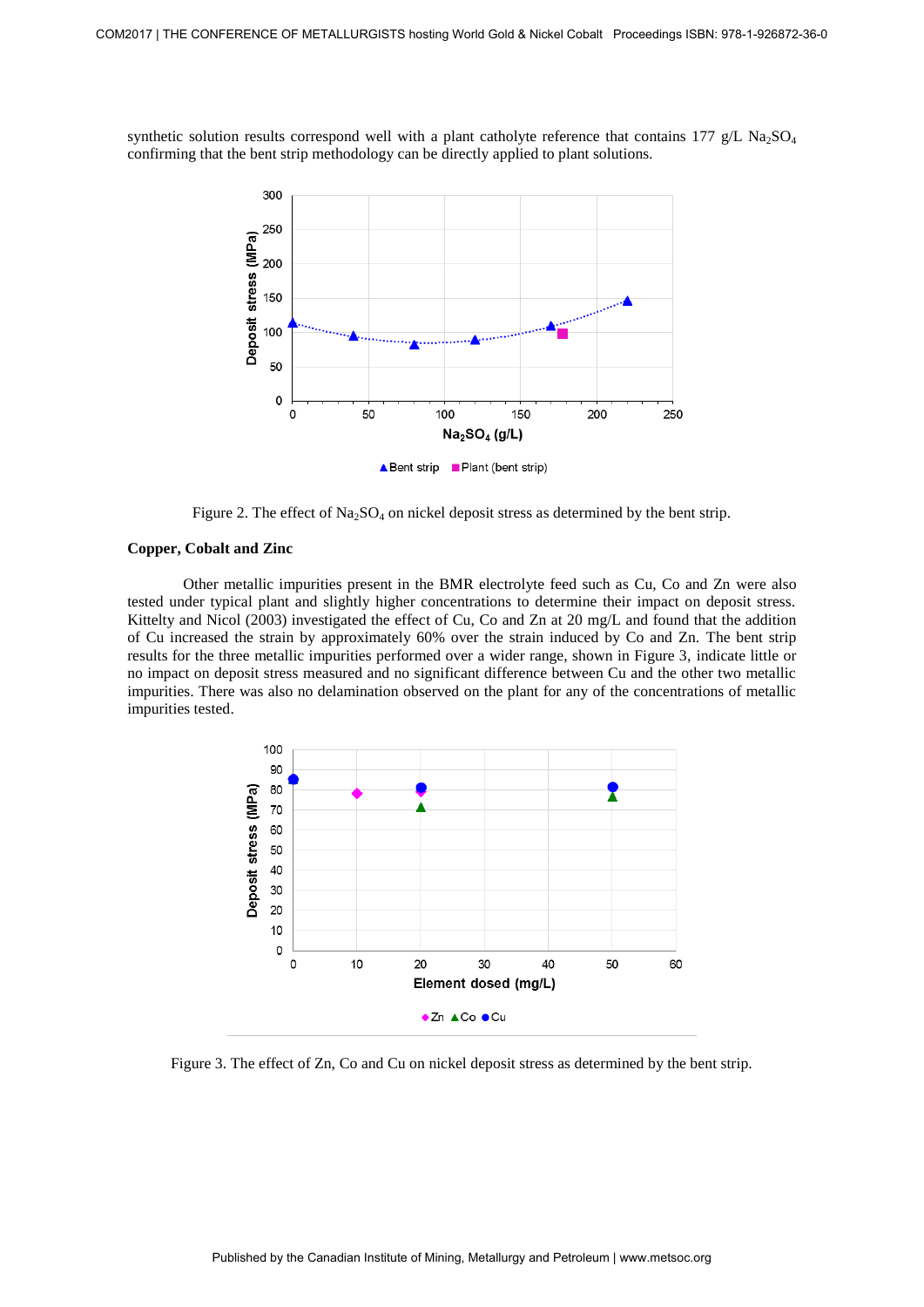### **Selenium**

The impact of selenium was also tested and was found to have the biggest effect on deposit stress and delamination of all the impurities and additives tested. It has been found that both selenite,  $Se^{4+}$ , and selenate,  $Se^{6+}$ , are generated in the oxidising pressure leaching sections of the refinery and hence an attempt was made to test both species independently. The effect of selenite, Se<sup>4+</sup>, on deposit stress is shown in Figure 4. The bent strip results suggest that the relationship between Se concentration and stress is linear. The spiral contractometer, however, plateaus off at deposit stresses above 250 MPa. The reason for this is unclear. Full scale deposit delamination from the blank occurred in all deposits to which more than 15 mg/L  $\text{Se}^{4+}$  or more was added, as indicated by the red line on the graph.



Figure 4. The effect of  $Se^{4+}$  on nickel deposit stress as determined by the bent strip and spiral contractometer.

Both the cathodes to which 15 and 28 mg/L  $\text{Se}^{4+}$  were added delaminated making it possible to relate the bent strip stress results to actual full-scale delamination. In this instance delamination from titanium at a surface roughness, Ra, of 9–13 µm occurs when the stress in the deposit is greater than 207 MPa. All deposits that delaminated did so 4–5 days into the harvest cycle.

Selenate or  $Se^{6+}$  were also added to selected cathode bags at different concentrations in another cell during the same harvest cycle. The effect of  $Se^{6+}$  and  $Se^{4+}$  on deposit stress as measured using the bent strip method is shown in Figure 5. The cathode exposed to the highest concentration of  $Se^{6+}$  tested (31) mg/L) delaminated and grew through the cathode bag. The cathode bag had to be cut off during harvesting resulting in a loss of the catholyte and thereby the deposit stress data point. Delamination on the plant as a result of  $Se^{6+}$  occurred at concentrations above 15 mg/L, as indicated by the red line on the graph. The deposit stress of 203 MPa was measured as a result of exposure to  $Se^{6+}$  at 15 mg/L. All delamination occurred after 2–3 days into the harvest cycle.

Exposure to both Se<sup>4+</sup> and Se<sup>6+</sup> at  $\geq$  15 mg/L resulted in delamination on the plant. Based on observation on the plant Se<sup>6+</sup> had a more pronounced effect that resulted in faster delamination. Regardless of the exact speciation of selenium in the feed and cathode bag the total selenium concentration need to be controlled to less than 15 mg/L to eliminate delamination.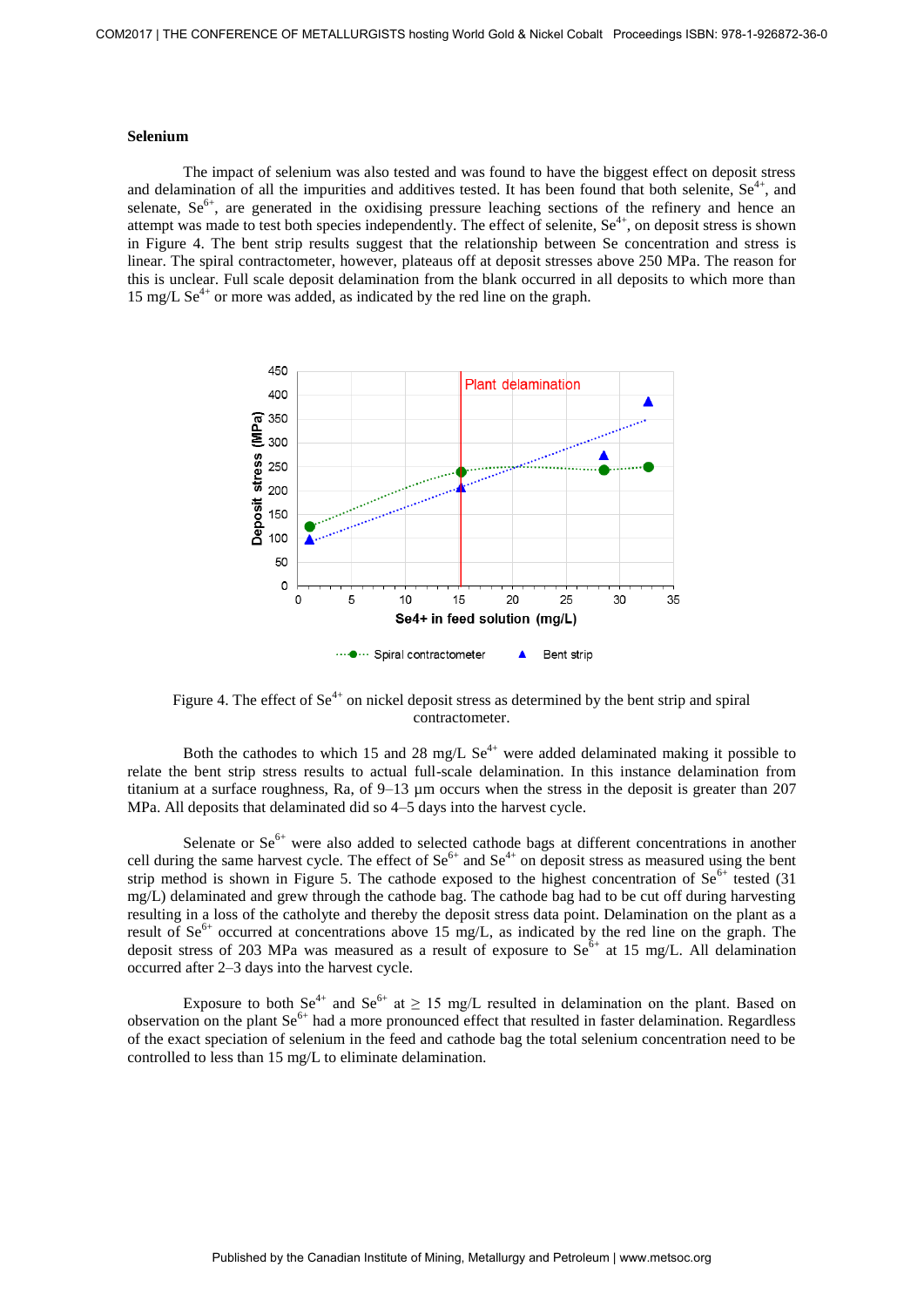

Figure 5. The effect of  $\text{Se}^{6+}$  and  $\text{Se}^{4+}$  on nickel deposit stress as determined by the bent strip.

#### **Acid mist reagent, FC-1100**

Aerosols in nickel electrowinning are a significant occupational health concern as soluble nickel has an occupational exposure limit of only 0.1 mg.m<sup>-3</sup> (Bryson et al., 2008). In a continued quest to reduce aerosols Fluorad FC-1100, an acid mist suppressant used in copper tankhouses to great effect, was tested. Freire et al. (2017) reported delamination of deposits at FC-1100 additions of 50 and 100 mg/L, respectively. The decrease in crystal size of the deposits were thought to increase the internal stress of the deposits exposed to FC-1100 causing the delamination. The tests conducted on the plant with FC-1100 added at concentrations of 10, 20 and 50 mg/L to selected cathode bags for a harvest cycle confirmed Freire et al.'s hypothesis. Bent strip analysis of the catholyte from the tests, shown in Figure 6, indicate a linear increase on deposit stress over the range tested as the FC-1100 concentration increases. Full scale deposit delamination from the titanium blank occurred in all deposits to which 20 mg/L FC-1100 or more was added, as indicated by the red line on the graph.

The deposit exposed to 10 mg/L FC-1100 was very rough and started delaminating at the top of the titanium blank. The 20 and 50 mg/L deposits were smoother but both delaminated on harvesting and displayed signs of "honey-combing" as shown in Figure 7. Delamination occurred at FC-1100 concentrations above 20 mg/L with an associated deposit stress of more than 160 MPa in the deposits. All deposits that delaminated due to FC-1100 did so at harvesting on the seventh day of plating.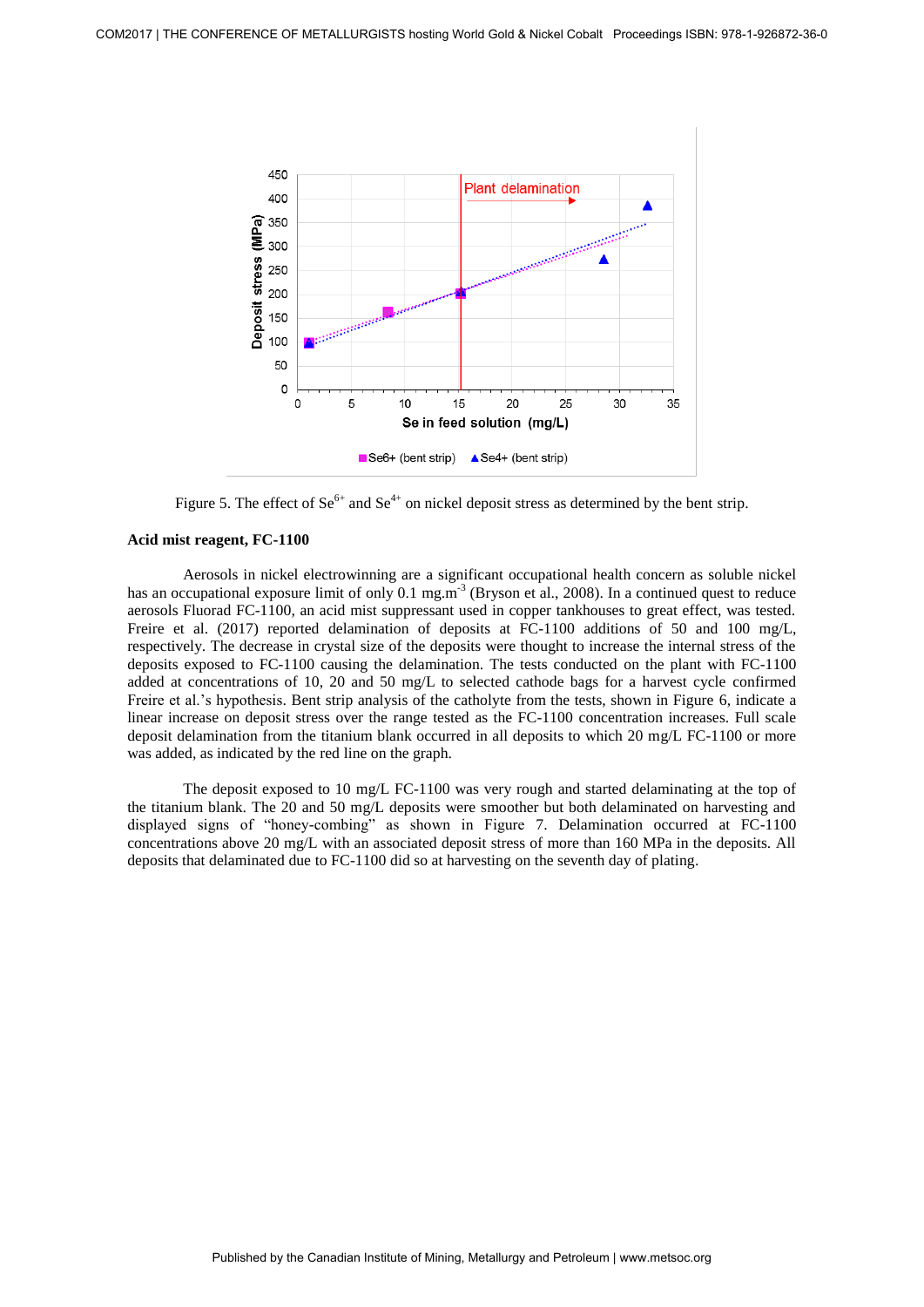

Figure 6. The effect of FC1100 on nickel deposit stress as determined by the bent strip method.



Figure 7. Delamination (a) and "honey-combed" nickel deposit (b) as a result of FC-1100.

## **Exfoliation Index**

The experimental data for Se suggests that there is good correlation between the bent strip and spiral contractometer results at stress values lower than 250 MPa. It is therefore possible to represent the bent strip results obtained in an exfoliation index for the BMR's new nickel tankhouse in comparison to the one published by Gendron and Ettel (1975) that was developed using the spiral contractometer. The exfoliation indices are shown in Figure 8. Above the exfoliation area, the deposit delaminates due to high internal stress. Below the exfoliation area, the deposit strongly adheres to the substrate and can not be stripped.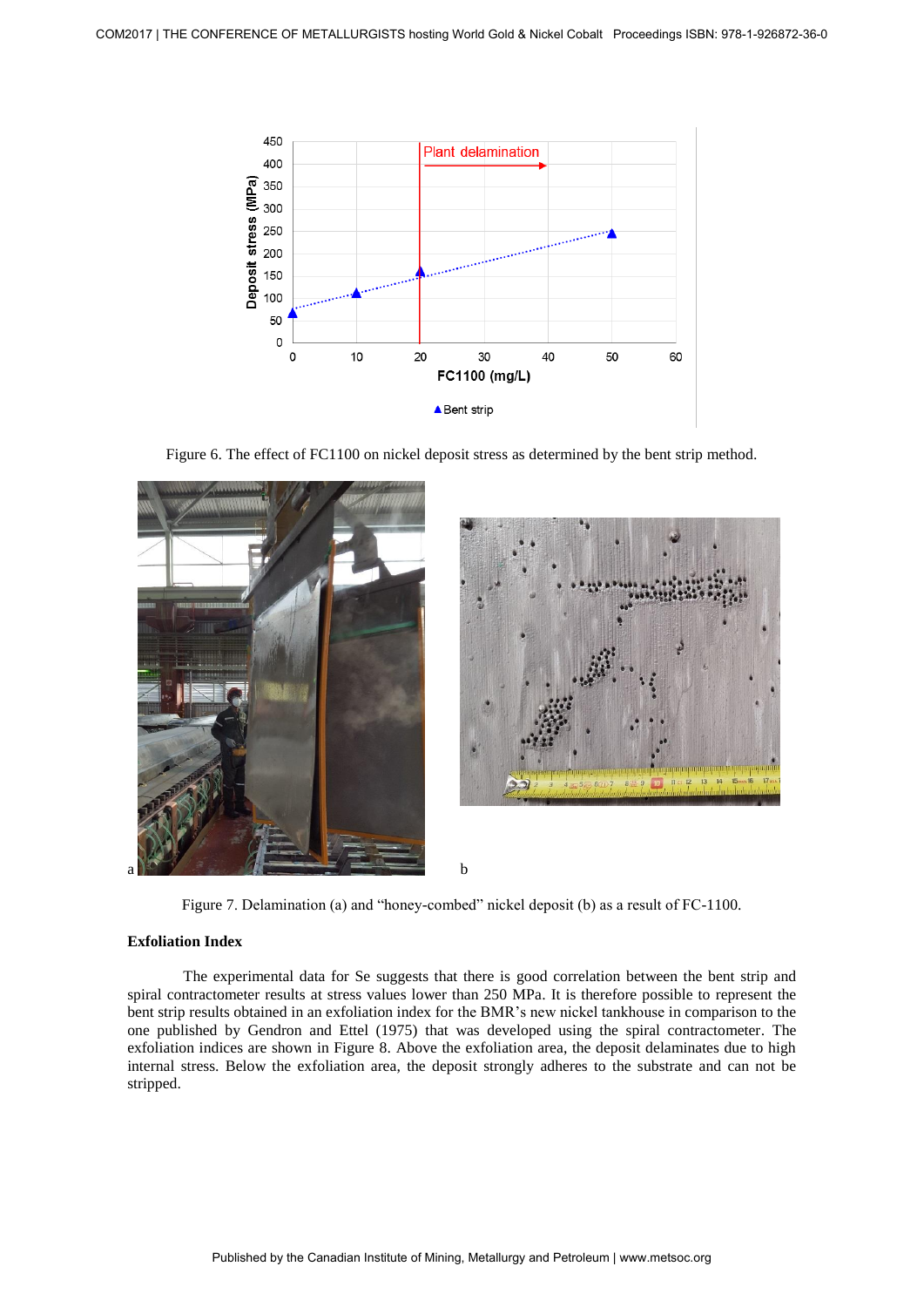The solid horizontal lines on the BMR exfoliation index areas for Se (blue) and FC-1100 (green) in Figure 8 indicate the limits of delamination at high internal stress values as measured. The undefined edges of the exfoliation squares indicate limits that were not specifically tested in this work. This includes the lower limit of the index area, at which the deposits cannot be stripped, and the vertical edges that define the surface roughness limits for the blanks. The surface roughness of the titanium blanks was not varied beyond the 9–13 µm Ra values the plant specifies for its newly sandblasted blanks.



Figure 8. Comparison of the BMR and patent exfoliation indices.

### **CONCLUSIONS**

A relationship between full-scale electrowon nickel deposit stress and the bent strip test results was developed. The ability to determine the deposit stress from a solution, be it a synthetic or plant solution, in a quick and simple way to predict whether deposits will delaminate on full scale is an invaluable tool. It allows for off-line plant process upset scenario testing as well as the determination of the impurity parameters and synergistic effects within which the full scale operation needs to operate to minimise delamination issues. It can also be used as a diagnostic tool to allow the operation to anticipate delamination. Deposit stress increases as plating progresses and the bent strip method can therefore be used as an early warning tool to predict delamination and allow the operation time for corrective action.

The bent strip method was shown to be a robust, quick and simple method to use for determining deposit stress in nickel on a routine basis. The method uses disposable test strips that give reproducible results. It was shown to have a practical application on a nickel electrowinning full deposit plant.

## **ACKNOWLEDGEMENTS**

This paper was published by permission of Anglo American and Anglo American Platinum Ltd.

The Technical Solutions team would like to thank the following people specifically: Cobus Meyer, Metallurgical Technical Engineer at the new nickel tankhouse, who trusted us to pump stresscausing impurities into his production cathodes, and Tito Sepoloane, Metallurgist, and Willie van Heerden, Day Shift Leader, who assisted us with organising the harvests and manual stripping of the cathodes. The project would have been impossible without their assistance.